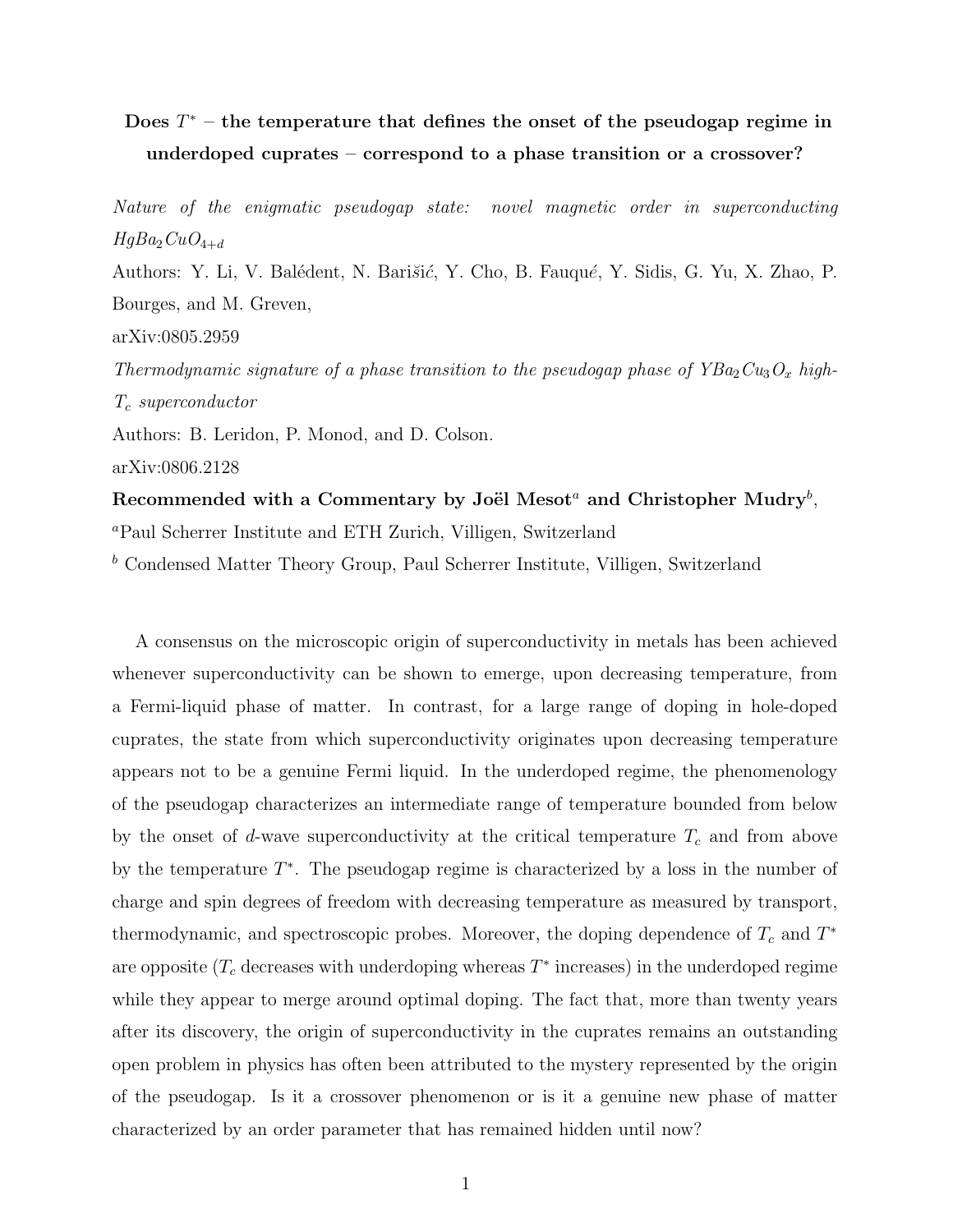There were early reports of time-reversal symmetry breaking in the pseudogap regime using spectroscopic probes: muon spin rotation [3], angle resolved photoemission spectroscopy dichroism [4], and neutron scattering [5]. However, these observations are controversial (see Refs. [6], [7], and [8]). More recently, two papers reported the observation of time-reversal symmetry breaking using polarized neutron scattering on the YBCO family [9, 10]. The lack of change of translational symmetry makes the experiment very hard to do because the magnetically induced spin-flip scattering of neutron occurs on top of some of the Bragg peaks due to the nuclear scattering. The nuclear Bragg scattering intensity is typically two orders of magnitude larger than magnetic scattering from an ordered magnetic array of  $\mathcal{O}(10^{-1})\mu_B$ . Extraordinary care has to be taken with high neutron polarization (flipping ratio as high as 95) and making sure that it does not change with temperature.

The associated breaking of time-reversal invariance was supported by a polar Kerr-effect measurement on the YBCO family [11]. Here, we comment on two complementary papers reporting spectroscopic as well as thermodynamic evidences for a new state of matter in the pseudogap phase.

Using polarized neutron scattering, a novel magnetic signal has been observed in underdoped mercury based cuprate superconductors in Ref. [1]. As in Refs. [9, 10], the effect occurs at positions in reciprocal space that had been overlooked in older neutron experiments. In addition, through progress in the growth of sizable high-quality Hg1201 single crystals, such measurements could be performed on a hole-doped family of cuprates that has a simple tetragonal crystal structure with only one  $CuO<sub>2</sub>$  layer in the unit cell, the highest  $T_c$  among single-layer compounds, a wide accessible doping range, and minimal effects from disorder.

Remarkably, the signal appears well above  $T_c$  for all samples and correlates well with T <sup>∗</sup> as determined from resistivity measurements. The signal is observed at the reciprocal point  $\mathbf{Q} = (1, 0, 1)$  and its equivalents (tetragonal symmetry notation), which indicates that, unlike the ordering wave vector  $\mathbf{Q} = (1/2, 1/2, 0)$  that characterizes a d-density wave order parameter for spontaneously circulating currents [12], the novel order preserves translation symmetry. Another important observation is the "dramatic" decrease of the intensity with increasing  $|Q|$  that indicates a rather delocalized nature of the magnetic moment. Finally and maybe the most astonishing result, is the observation that the magnetic moment possesses a large in-plane component. These results are crucial since on a different family of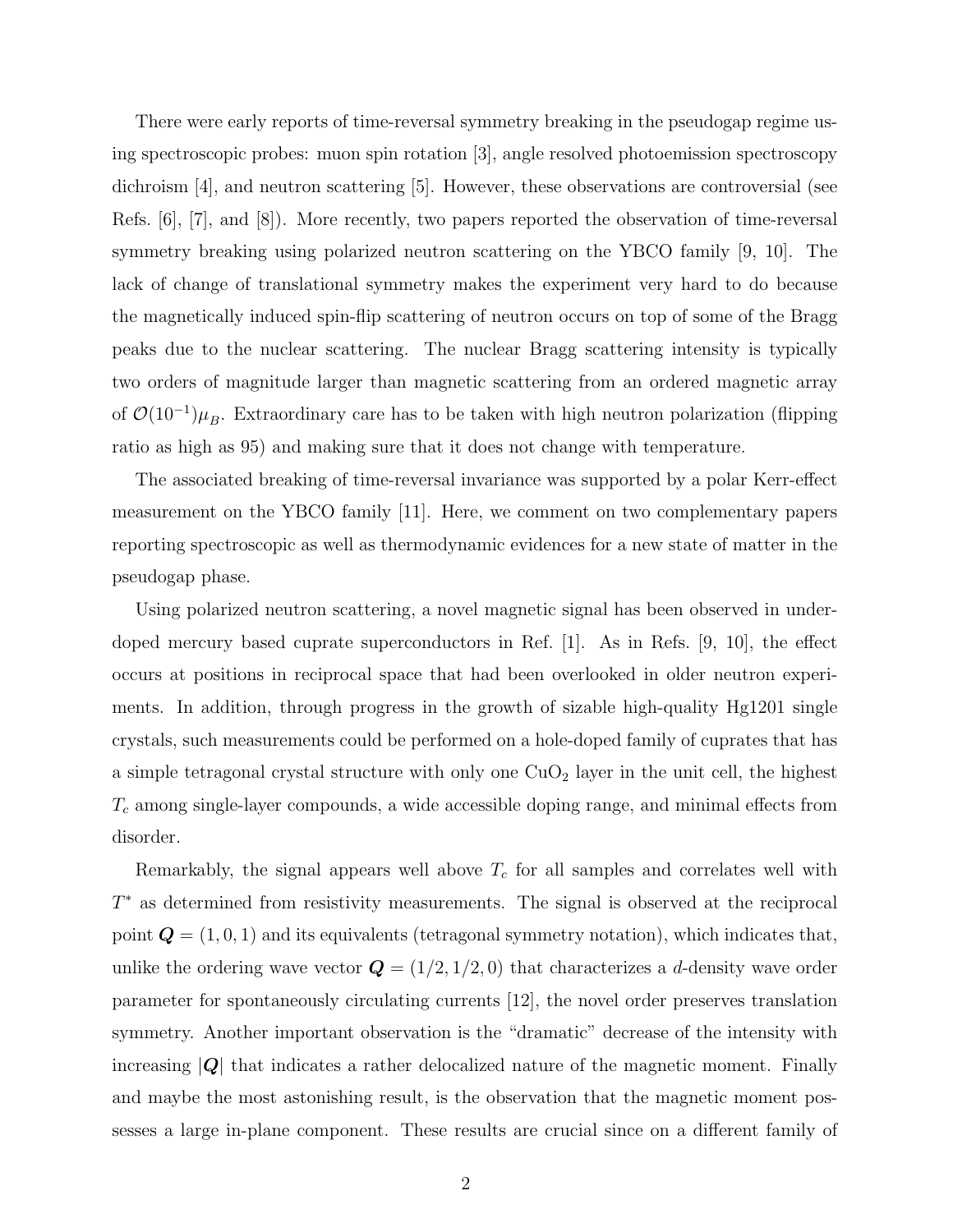cuprates, they confirm those reported earlier in Refs. [9, 10] on YBCO.

That  $T^*$  corresponds to a phase transition rather than a crossover is also inferred from a second recent report by Leridon, Monod, and Colson in Ref. [2]. In this work a detailed analysis of the uniform static magnetic susceptibility taken on the YBCO family over a wide range of doping indicates a subtle anomaly of the temperature derivative at temperatures corresponding to the pseudogap temperatures determined by the polarized neutron scattering experiments in Refs. [9, 10]. What is remarkable about this experiment is the sensitivity level for magnetization of  $10^{-7} \mu_B$  per unit-cell and a temperature resolution of 1 K.

The appearance of circulating currents as a defining property of the pseudogap phase that are consistent with the breaking of time-reversal symmetry without the breaking of translation invariance seen in the polarized neutron results of Ref. [1] (as well as Refs. [9, 10]) had been predicted in Ref. 13. In this scenario, the circulating currents are restricted to the  $CuO<sub>2</sub>$  planes and thus imply a magnetic moment aligned along the c-axis in contradiction with the observation in Ref. [1]. Evidently, a modification of this idea (involving apical oxygen as suggested by the authors of Refs. [14] and [1]) or perhaps an entirely new idea will be needed for a satisfactory explanation of these exciting data. A theoretical challenge will be to reconciliate the smooth dependence on temperature of the specific heat with the nonanalytic dependence of the uniform static magnetic susceptibility as a function of temperature claimed in Ref. [2].

- [1] Yuan Li, Victor Balédent, Neven Barisic, Yongchan Cho, Benoit Fauqué, Yvan Sidis, Guichuan Yu, Xudong Zhao, Philippe Bourges, and Martin Greven, Nature of the enigmatic pseudogap state: novel magnetic order in superconducting  $HgBa2CuO4+d$ , arXiv:0805.2959.
- [2] B. Leridon, P. Monod, and D. Colson, Thermodynamic signature of a phase transition to the pseudogap phase of  $YBa_2Cu_3O_x$  high- $T_c$  superconductor, arXiv:0806.\*\*\*\*.
- [3] J. E. Sonier, J. H. Brewer, R. F. Kiefl, R. J. Miller, G. D. Morris, C. E. Stronach, J. S. Gardner, S. R. Dunsiger, D. A. Bonn, W. N. Hardy, R. Liang, and R. H. Heffner, Anomalous Weak Magnetism in Superconducting  $YBa_2Cu_3O_{6+x}$ , Science 292, 1692 (2001).
- [4] A. Kaminksi, S. Rosenkranz, H. M. Fretwell, J. C. Campuzano, Z. Li, H. Raffy, W. G. Cullen, H. You, C. G. Olson, C. M. Varma, and H. Höchst, Spontaneous breaking of time-reversal